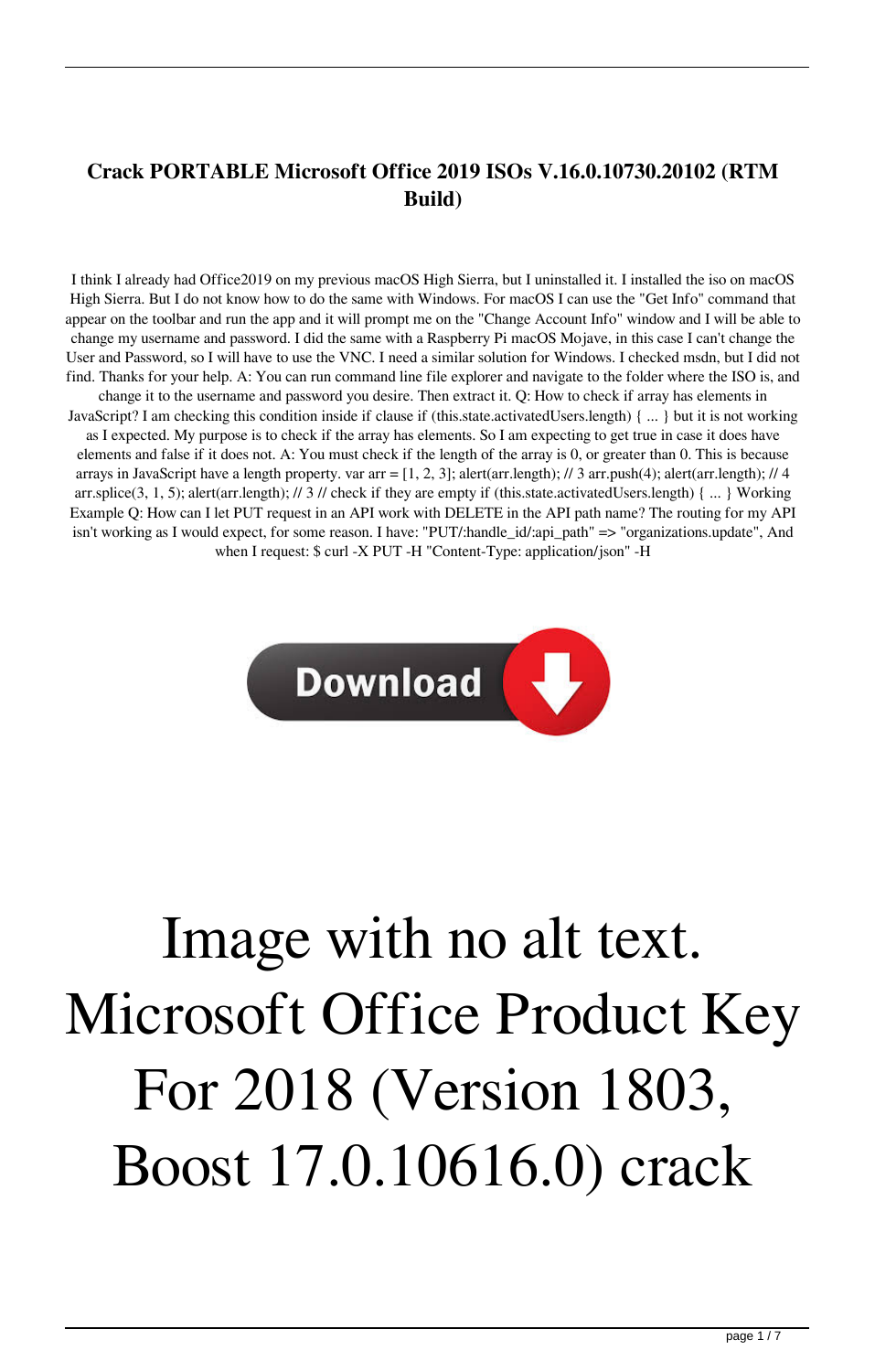Microsoft Office 2019 Serial Number 2015. Office 12 Pro Serial Number 2016 / Office 12 Pro License Code 2018 Office 15 Professional Product Key (Upgrade) | Office 2016 Product Keys Office 2016 Product Key 2017. Microsoft Office 2019 Product Key for Windows 10 Home/ Pro (Build 15.0.5206.7 ) Category:2003 software Category:Microsoft Office Category:Microsoft Office Windows Category:Windows-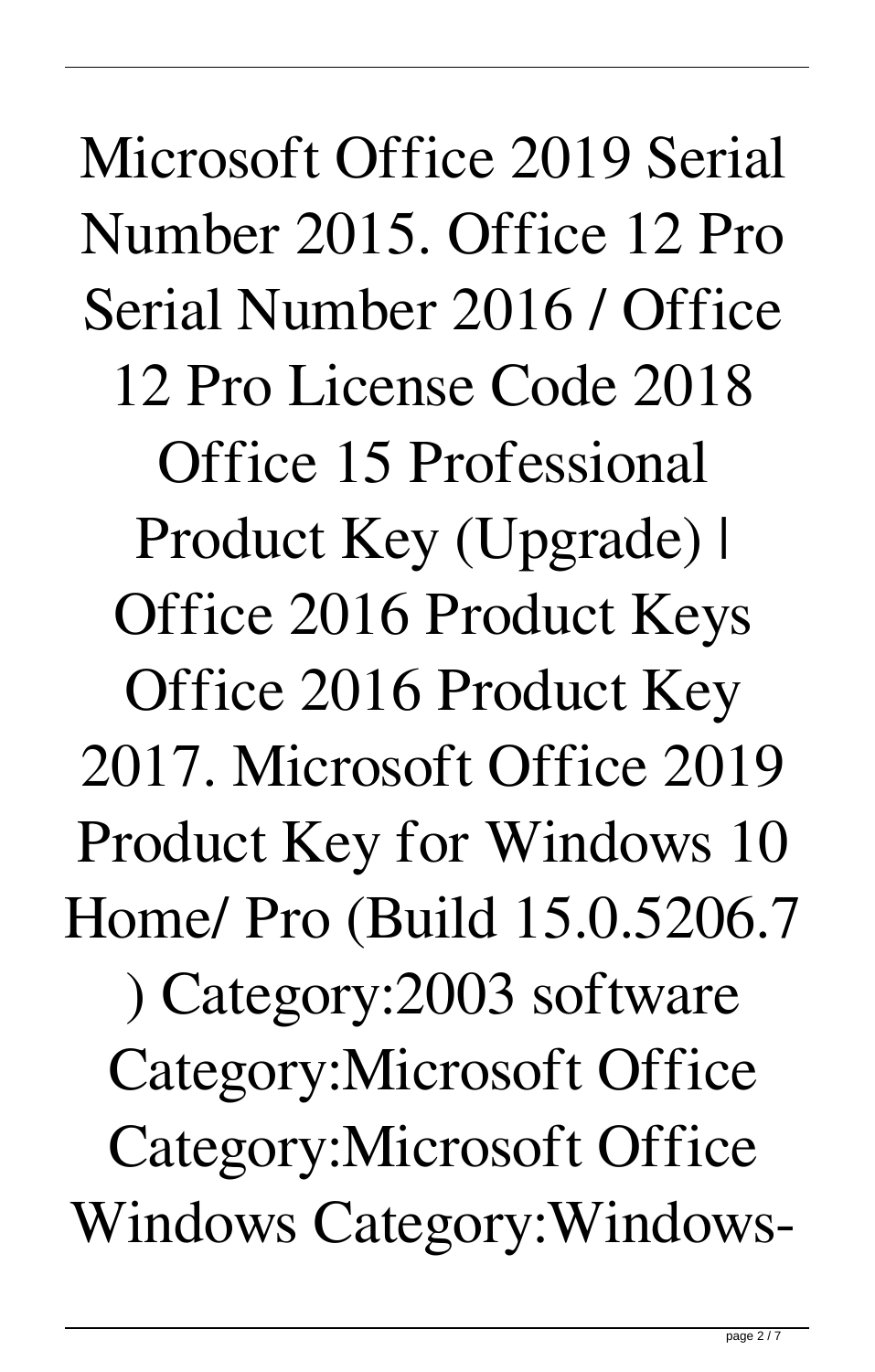only software Category:Utilities for WindowsUshiromiya Kazuhiko is a Japanese composer, singer and musician for the heavy metal band X Japan. His vocal style is part of the death growl style. Biography Kazuhiko was born in Tokyo in 1968, and formed his first band, "Scorpio", in the 1980s, together with his classmates Hiroomi Ito and Dai Inoue. They were big fans of Judas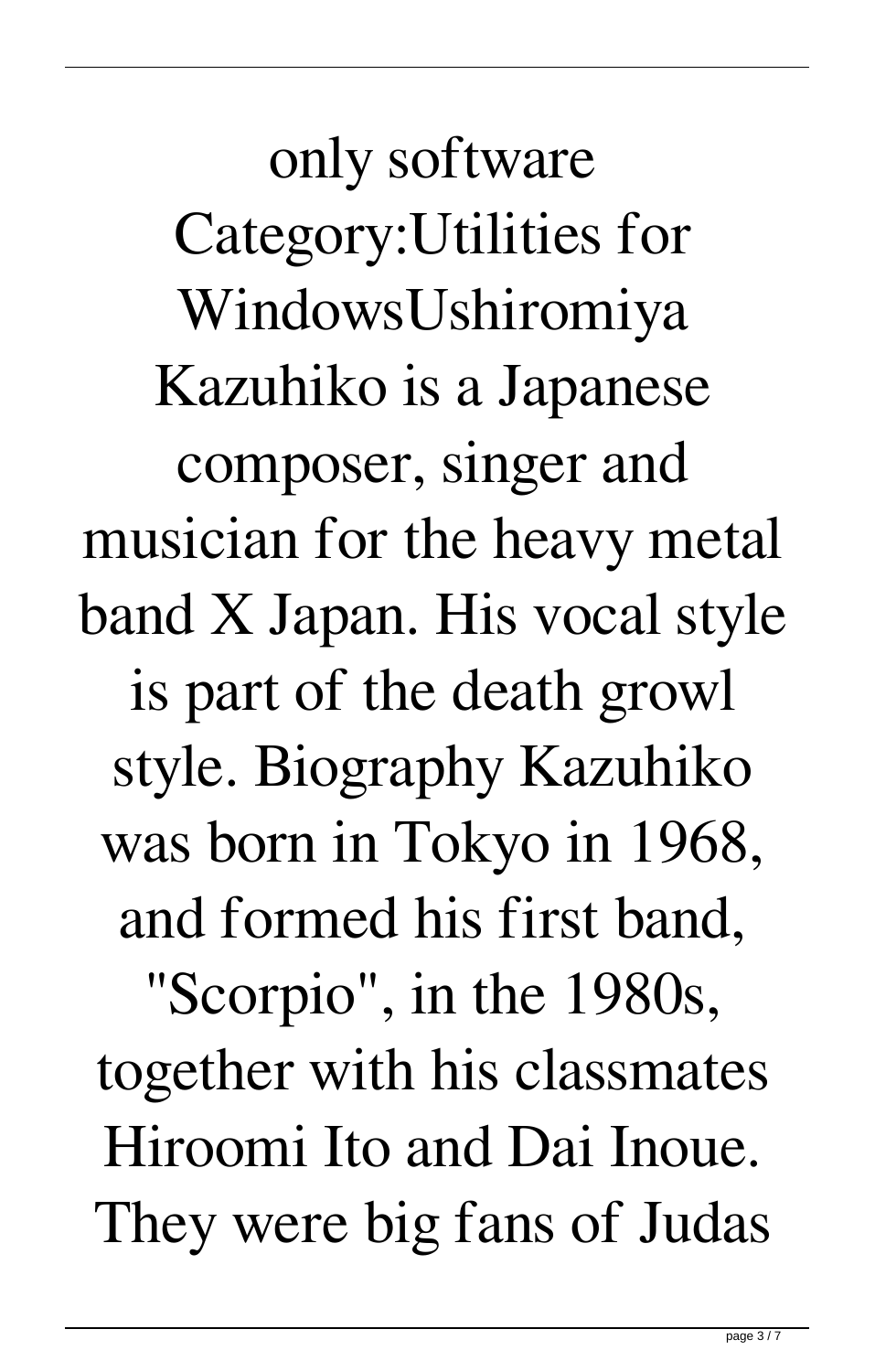Priest and Cradle of Filth and Kazuhiko formed a unique death metal band with the three of them. After a live performance of a Scorpio song in 1995, the guitarist and vocalist Ryo Okamoto was persuaded by his fellow musicians to expand the group to a full band, which was formed as X Japan in the same year. Kazuhiko and his fellow band members became very well known with the band and in the scene, which earned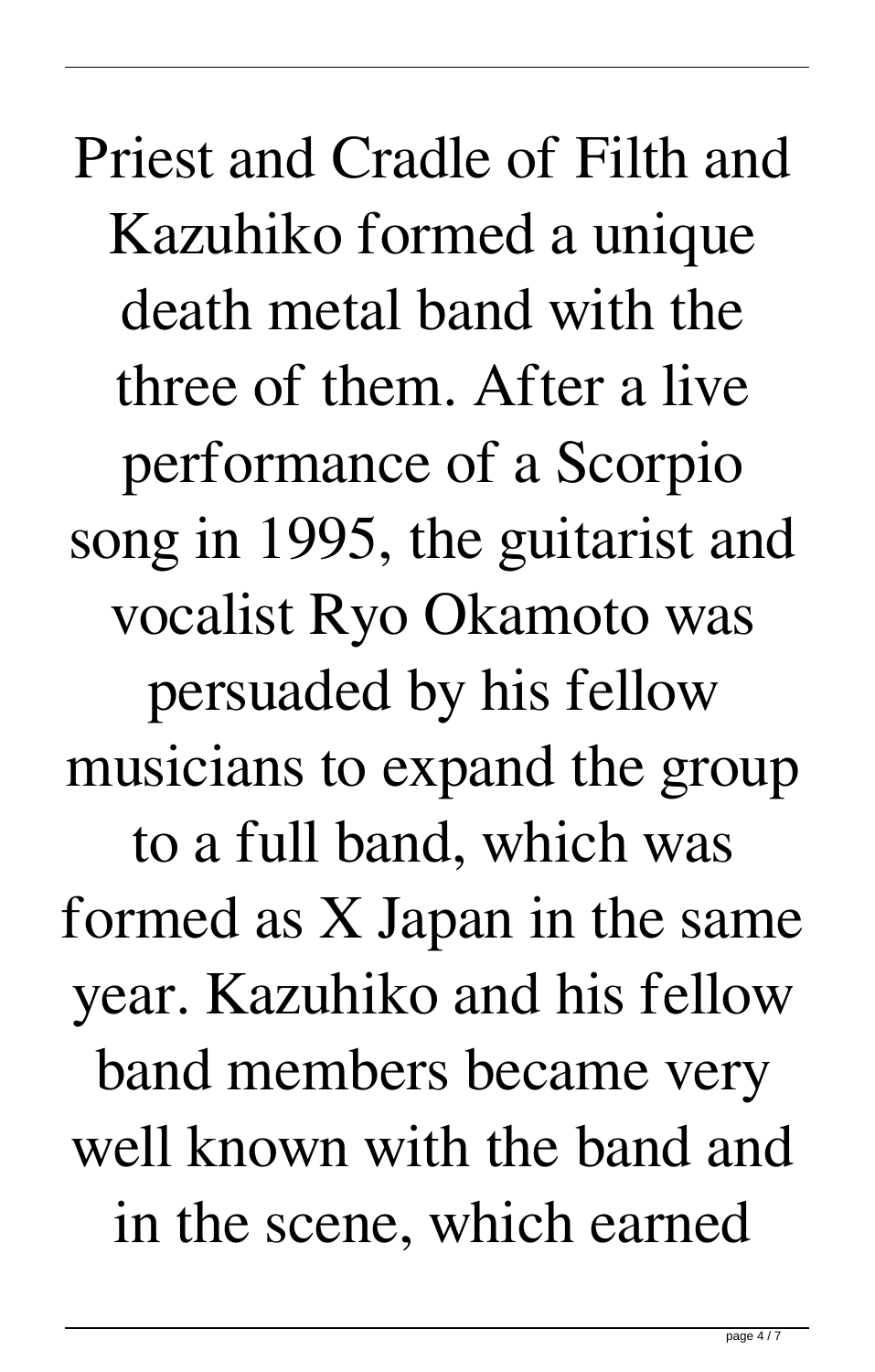Kazuhiko the title of "O-ya" (former band member). While waiting for his work in X Japan to begin, Kazuhiko composed several songs, some of which were released in singles and maxi-singles in the 1990s. He also composed a song, "Menace" (composed together with the guitarist, pianist and keyboardist of X Japan, Yoshiki), which was performed live and recorded at one of the band's live concerts in 1997. In 2001,